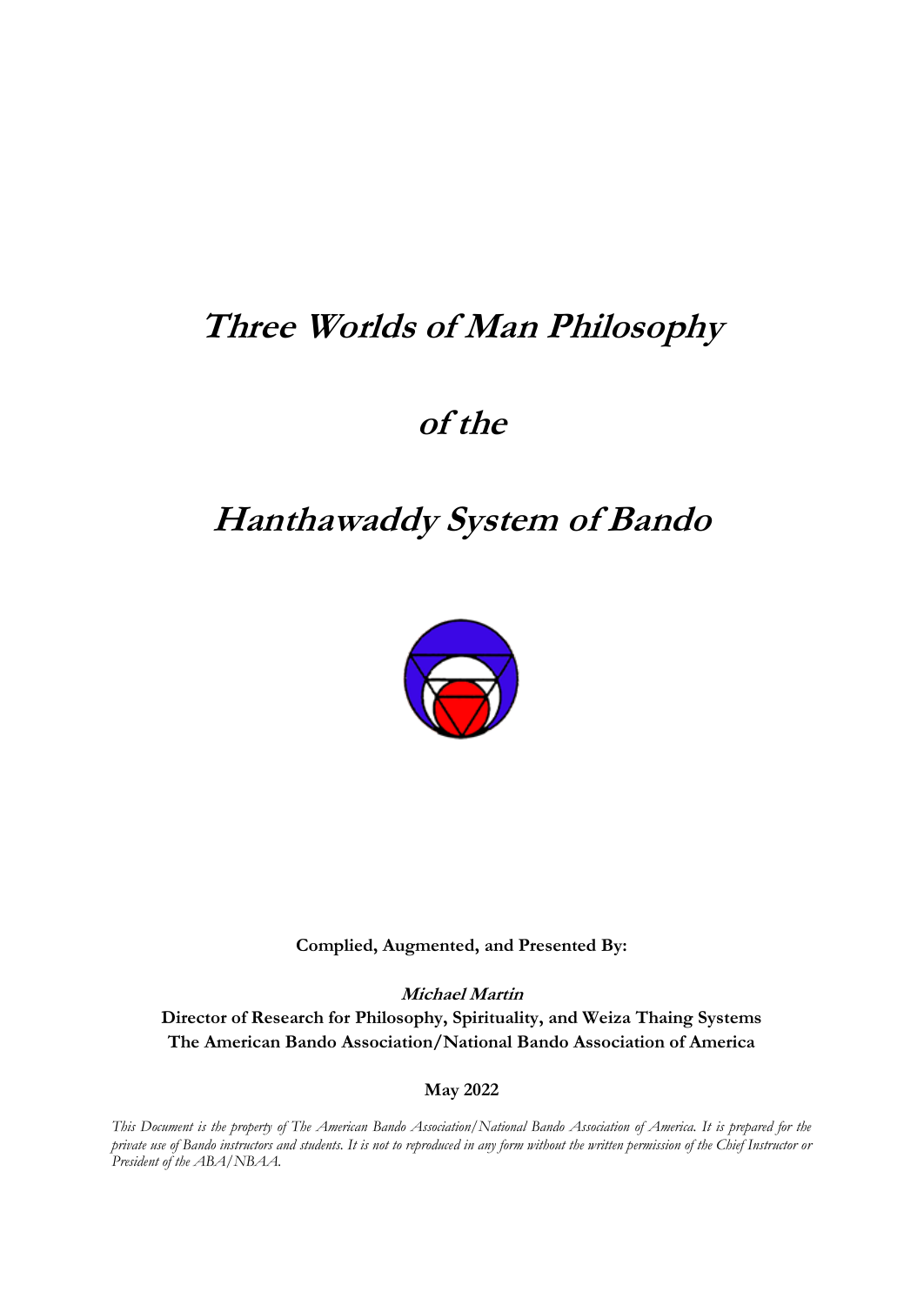# **Three Worlds of Man Philosophy**

# **of the**

# **Hanthawaddy System of Bando**

Augmenting the physical expression of the Hanthawaddy System of Bando is a unique philosophy which includes seeing Man as adapting, surviving, and thriving, on Man's own terms, in the **Three Worlds of Man**. It forms a philosophical framework and grounding for the overall Hanthawaddy System of Bando. This philosophy proposes a life of **self-discipline**, **courage**, and **high moral character** to address the challenges of life. This philosophy of the **Three Worlds of Man** is reflected in the circle, triangle, and color elements within the Bando emblem.



Bando takes a very holistic approach to understand the world around it. In this respect, the three circles, three triangles, and three colors together, in the emblem, represent Man. The three circles represent the **Three Worlds of Man**, the three triangles represent the levels of influence of each of these worlds upon Man, and the three colors represent different qualities expected of Man, following the Bando Discipline, in each of the three worlds. These elements further reflect that Man is on the path of transmutation/transformation within the **Three Worlds of Man** into a life of **self-discipline**, **courage**, and **high moral character**. Along this path, the ultimate goal is for Man to develop **harmony**, **equilibrium**, and **balance** of the levels of influence in the **Three Worlds of Man**.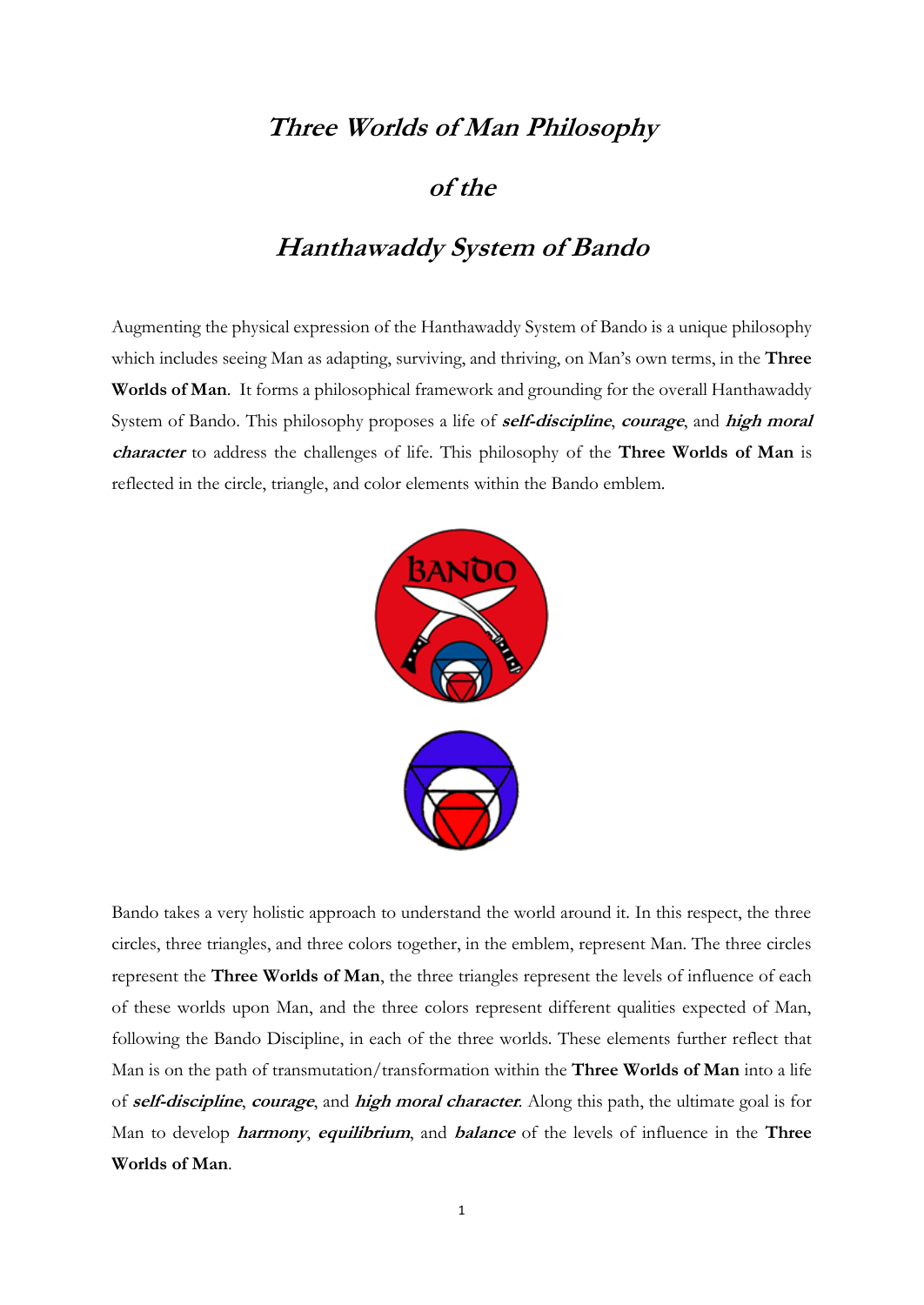## **World Of Self**

Man lives in the **World of Self** with inner needs, desires, emotions, ideals, concepts, views, karma, fears, and threats. The first step is for Man to control inner needs, desires (wants/do not wants), and ego, and shape moral character in smallest circle of the **World of Self**. Through this, Man can maintain order and harmony through **Body**, **Mind**, and **Spirit** discipline, and cultivate physical, mental, and higher powers necessary to adapt, survive, and thrive, on Man's own terms, in all **Three Worlds of Man**.

Within this **World of Self,** the triangle reflects the three levels of influence that most affect the **World of Self**: the upper left corner represents **Body**, the upper right corner represents **Mind**, and the bottom corner represents **Spirit**. It is these levels of influence that Man has the most direct control over within the **Three Worlds of Man**. At their base, it can be said that these levels of influence, in combination, constitute life. The **Red** color of this circle depicts that, through proper discipline and alignment of the **Body**, **Mind**, and **Spirit**, Man can achieve **self-discipline**, **courage**, and **high moral character**.

Discipline of the self is necessary to bring all three levels of influence into a holistic balance to adapt, survive, and thrive in the jungle of life on Man's own terms. Discipline, in the **World of Self**, begins on the lowest level of influence, the **Body Level**, and works to the **Mind Level,** and finally to the **Spirit Level**. The goal is to train, develop, and refine the **Body, Mind,** and **Spirit**.

At the **Body Level** (Animal Self), there are basic needs of Man for food, hydration, rest, shelter, reproduction, and warmth. These tend to be instinctive inborn impulse behavior patterns, especially for survival. The basic needs should be sufficiently met to maintain balance in the **Body**. Imbalances in the **Body** can result from deficiencies or excesses in meeting these basic needs. Imbalances in the **Body** can also result from:

Improper **fitness**  Improper **seed(s) from one's ancestor(s)** Improper **Wheel of Karma**

The goals, at the **Body Level,** are to be free from imbalances and cultivate a strong body, through regular fitness, rest, and good nutrition/hydration, for overall health, injury prevention, and accomplishing specific tasks, including perfecting effective means of self-defense. **It is necessary**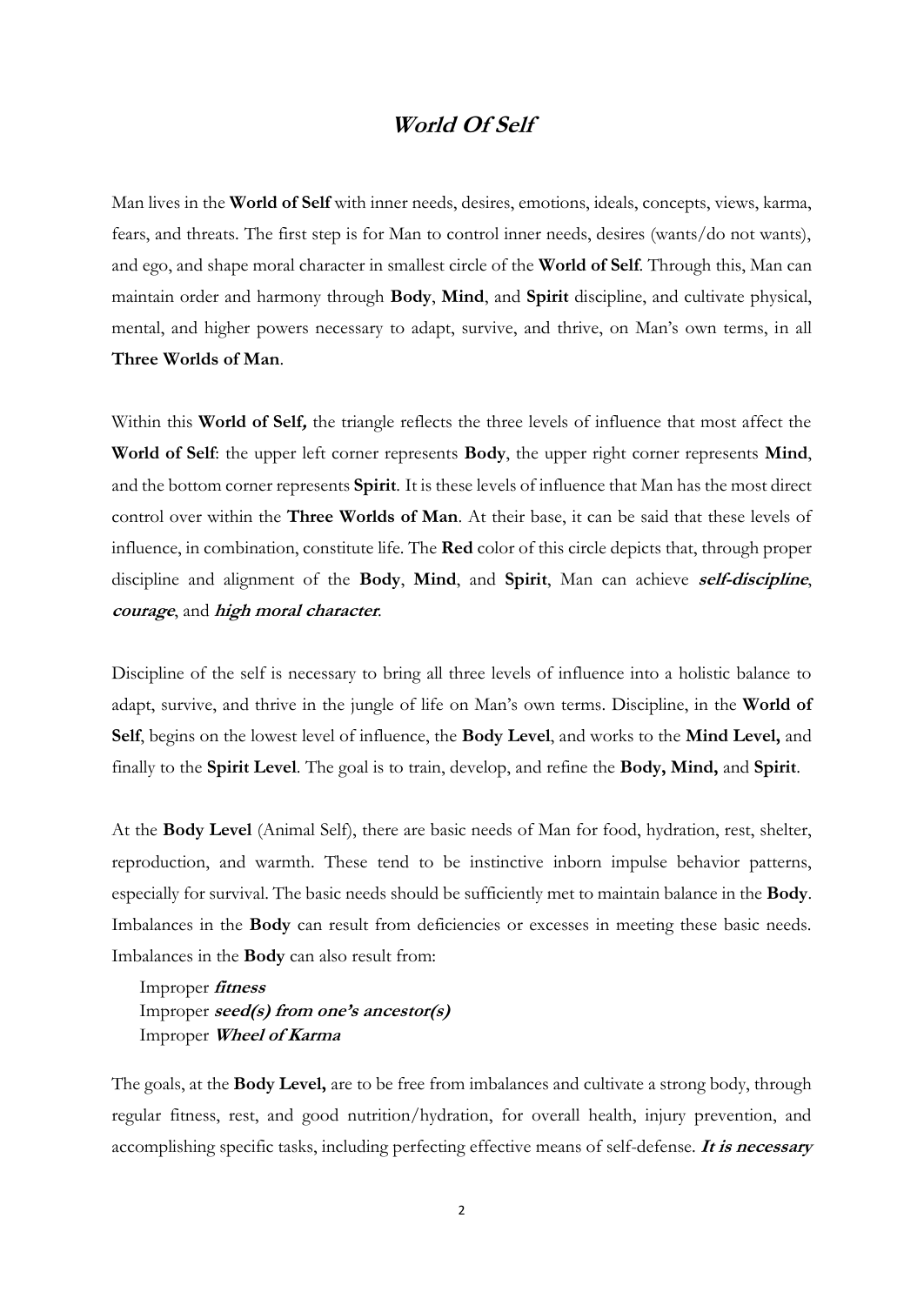# **for Man to have discipline to achieve these goals at the Body Level and have harmony in the World of Self***.*

Man, at the **Mind Level** (Human Self), must cope with the confusion, stress, and tensions of life. These disturbances are a result of imbalances in the **Mind** from:

Improper **sense of self (ego)** Improper **views, attitudes, and concepts** Improper **interpretations of sensory inputs** Improper **emotions** Improper **desires (wants/do not wants)** Improper **dreaming** Improper **memory** Improper **intentions** Improper **Wheel of Karma**

Since birth, Man has been conditioned in their personal preferences, thoughts, desires, fixed views, concepts, and ideals by their equally conditioned parents, siblings, friends, teachers, the media, and every person met. This conditioning of the **Mind** builds a personal sense of self and affects how Man interprets and responds to their environment. A conditioned **Mind** views the world as it appears, maybe not as it is in reality. Correspondingly, Man's conditioned sense of self sees the world through an egotistic lens of "I, me, and my". This conditioning of the **Mind** results, at times, in speech, gestures, and actions which may cause disturbances in the **Mind**. The less the conditioning of the **Mind**, the more "free will" Man has to adapt, survive, and thrive, on Man's own terms, in the **Three Worlds of Man**.

Buddhism sees that Man's states of the **Mind** change with the specific circumstances of the moment and occupy corresponding psychological realms:

Mind of **ignorance/delusion** Mind of **greed** Mind of **anger** Mind of **hubris** Mind of **arrogance** Mind of **awareness, control, and wisdom**

In the first five realms, Man is driven by **Mind** states which can result in harm and suffering to self and others. Thus, Man should always be mindfully aware in the present moment and make choices which are appropriate and skillful, and do not result in harm or suffering to self and others.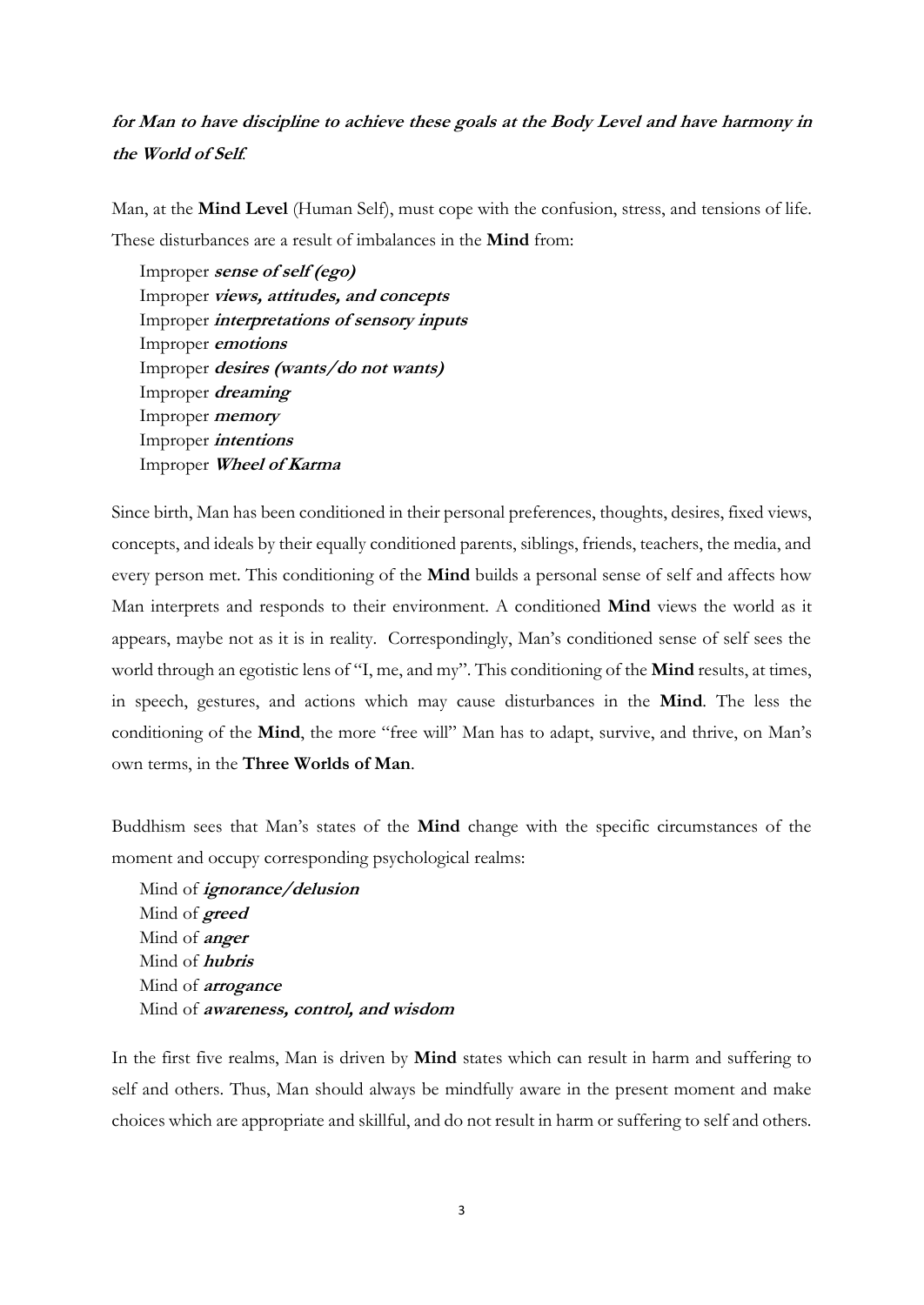It is in the **Mind of awareness, control, and wisdom** where Man can begin to view reality as it is and respond accordingly.

The goals, at the **Mind Level**, are to be free from imbalances and cultivate calmness, awareness/focus, and flexibility in the **Mind** through meditation, rest, and control of the ego. **It is necessary for Man to have discipline to achieve these goals at the Mind Level and have harmony in the World of Self.**

The highest level in the **World of Self** is the **Spirit Level** (Higher Self) where Man strives to increase their "noblest character", reflect higher concepts and principles of the Hanthawaddy System of Bando, and gain greater communion with the forces of the universe. At the **Spirit Level**, Man seeks to forge **self-discipline**, **courage**, **high moral character**, fortitude, [enthusiasm,](https://dictionary.cambridge.org/dictionary/english/enthusiasm) and determination that helps overcome imbalances and difficult times, and sustains their way of life and beliefs. Some of imbalances at the **Spirit Level** are:

Improper **interaction with diseased person(s)** Improper **contact with the spirit world** Improper **Wheel of Karma**

Moreover, Man, at the **Spirit Level**, strives for self-actualization/self-fulfillment, which in *[Maslow's](https://en.wikipedia.org/wiki/Maslow%27s_hierarchy_of_needs)  [Hierarchy of Needs](https://en.wikipedia.org/wiki/Maslow%27s_hierarchy_of_needs)*, is the highest level of psychological development. This is the level where personal potential and one's "true self" can be fully realized after basic bodily needs and egotistic desires have been fulfilled. Self-actualization is also the understanding that Man is a part of something much larger than self.

For these outcomes to occur, the **Body** and **Mind Levels** must harmonize to the will of the **Spirit Level**. Furthermore, the **Spirit** exercises discipline over the **Body** and **Mind** to moderate needs and desires such that they do not become destructive or result in imbalances. **It is necessary for Man to have discipline to achieve these goals at the Spirit Level and have harmony in the World of Self.**

Bando also seeks the transformation of the **Body**, **Mind**, and **Spirit** into a holistic harmonious whole in the **World of Self**:

#### **Transformation of the Body**

1. Search for **reasons for diseases and the causes of aging and death**.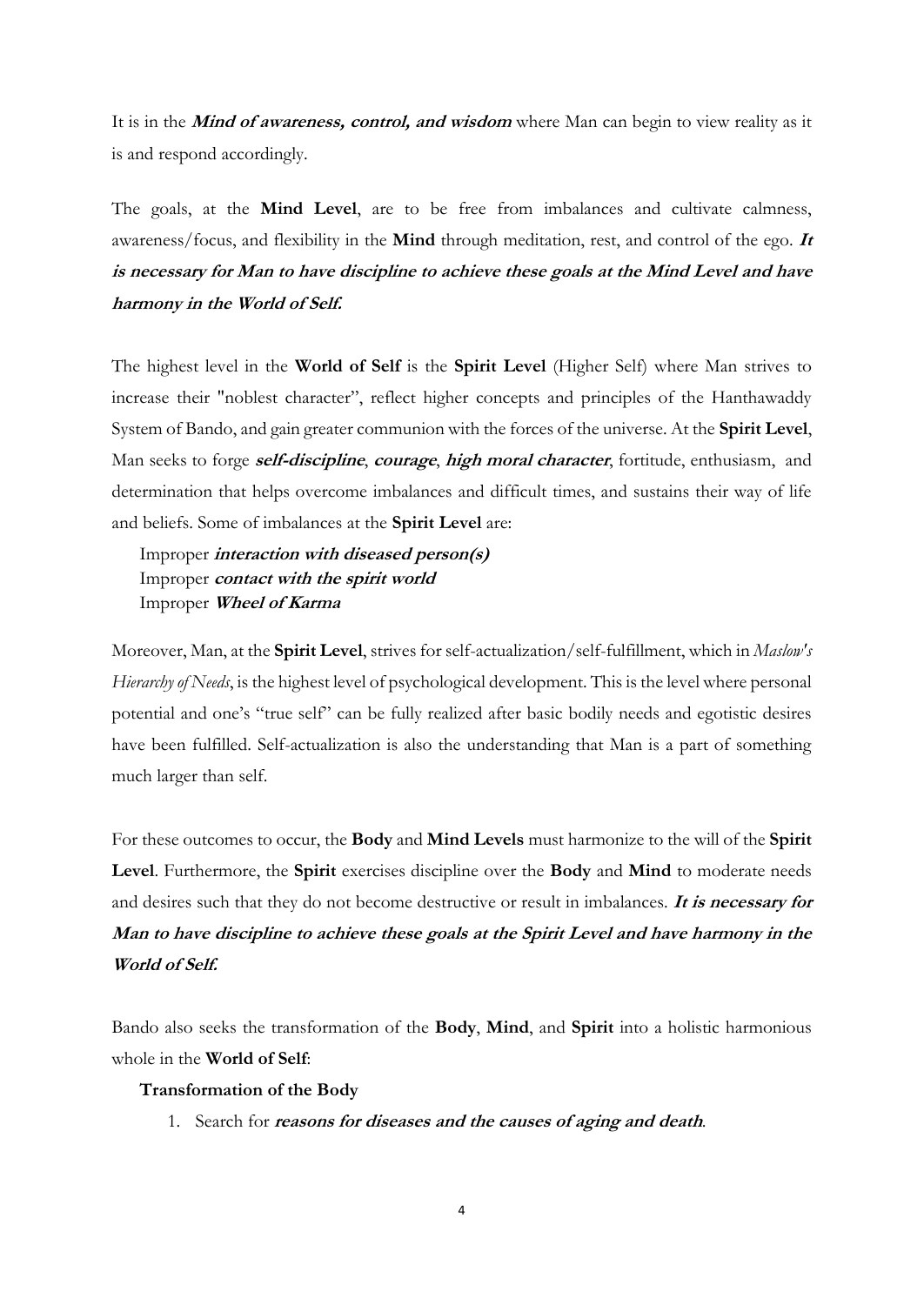- 2. Search for **methods of protection or prevention from disease, illness, and sickness**.
- 3. Search for **various paths to maintain health, physical well-being, and preservation of youth or longevity of life.**

#### **Transformation of the Mind**

- 1. Search to **understand various types of emotional affliction, psychological disease, etc.**
- 2. Search to **understand Buddhist principles to achieve happiness, harmony, tranquility, and freedom from emotional and psychological suffering**.
- 3. Search for **methods to resolve emotional and psychological trauma**.

#### **Transformation of the Spirit**

- 1. Search to **understand the invisible positive forces from the other world, such as benevolent spirits, that can provide help.**
- 2. Search to **understand the invisible negative forces from the other world such as demons or nats who cause disruption, pollution and poisoning of emotional or psychic states.**
- 3. Search to **understand the nature and various forms of psychic attacks and methods to defend against such attacks, such as curses, hexing, haunting, and possessions.**

Furthermore, there are three major attributes of Man must be satisfied to bring about inner harmony in the **World of Self**:

The **Preservative Instinct** of Man must be fulfilled.

The **Destructive Instinct** of Man must be channeled in a systematic manner such that Man can constructively release aggression, hostility, and tension in the search for harmony with self.

The **Creative Instinct** of Man must be satisfied.

*The Bando Discipline seeks to address the imbalances, tension, stress, confusion, and delusions in the*  **World of Self***.* 

*While the Bando Discipline advances technical proficiency, it also strengthens the* **Body***, sharpens the* **Mind***, and perfects/refines the* **Spirit** *in the* 

#### **World of Self.**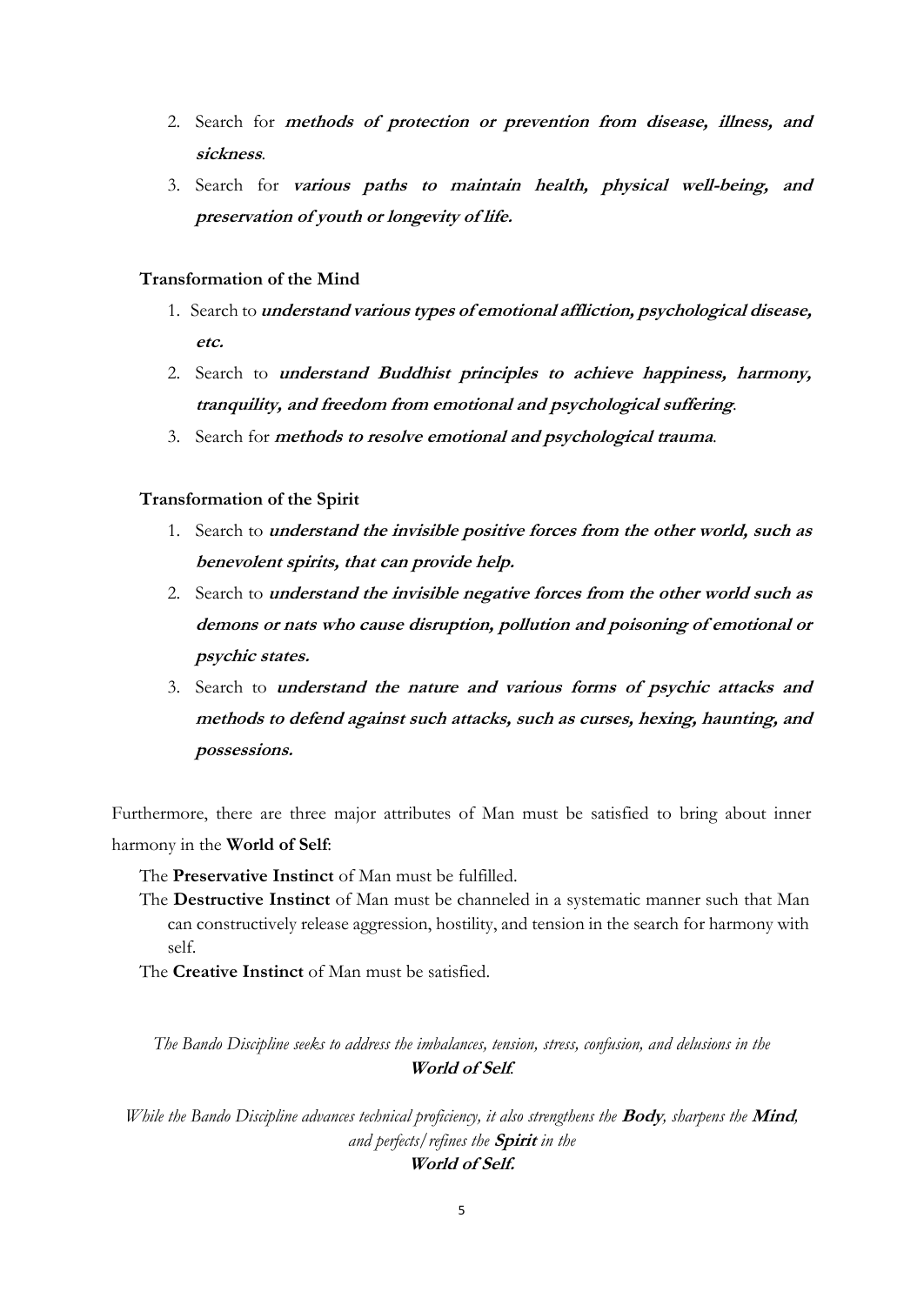*Furthermore, without harmony in the* **World of Self***, there cannot be equilibrium in the*  **World of Human Association**  *or balance in the*  **World of the Universe***.*

*Man must be determined to harmonize the three levels of influence within the* **World of Self***. Through this, Man can achieve the necessary* **self-discipline***,* **courage***, and* **high moral character** *to adapt, survive, and thrive, on Man's own terms, in the*  **Three Worlds of Man***.*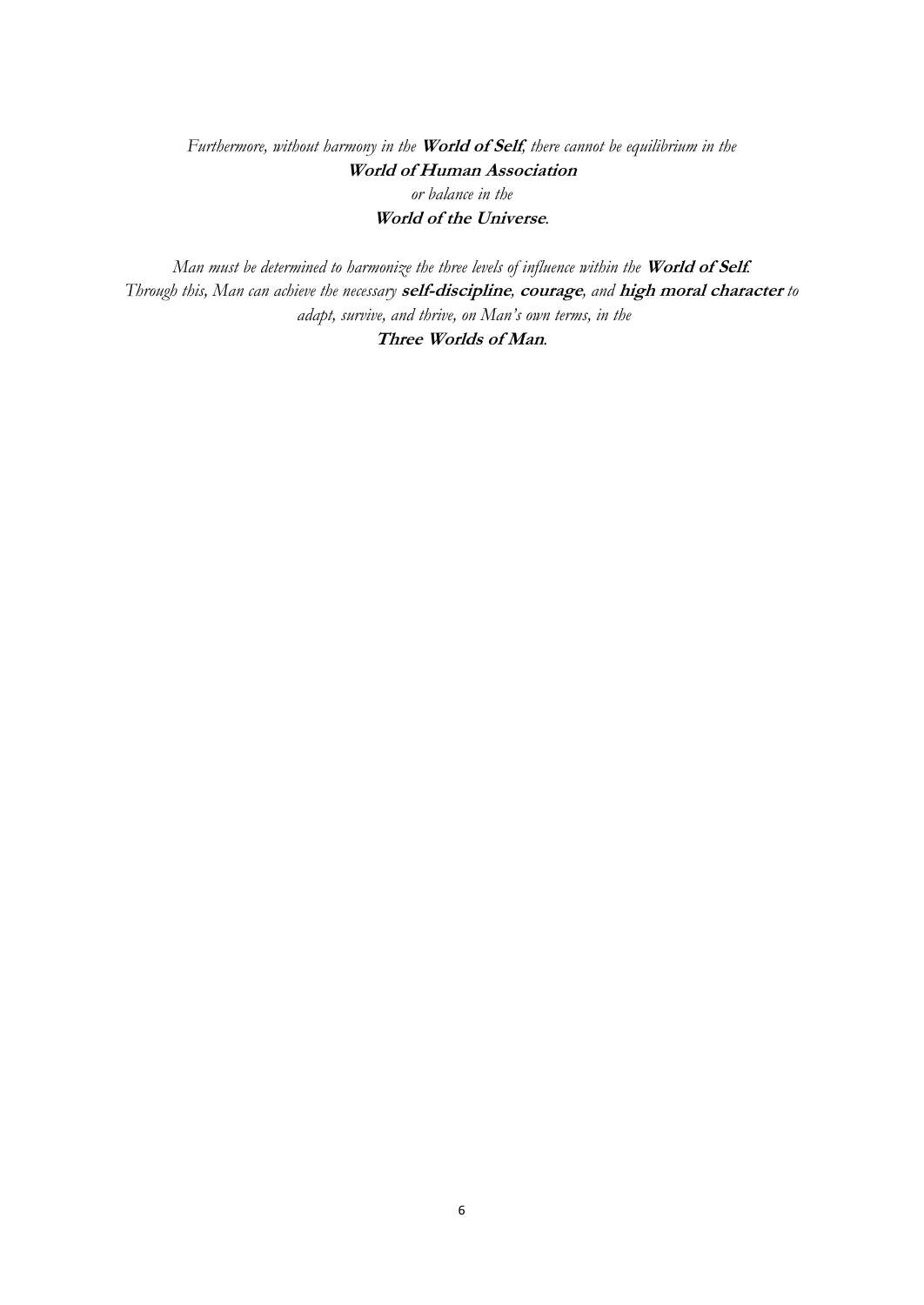## **World of Human Association**

The next circle, the middle circle, represents the **World of Human Association** in which Man lives with their family, friends, associates, and human society in general. The influences, represented in the triangle, that most affect the **World of Human Association** are **Birth**, at the upper left corner, **Life** at the upper right corner, and **Death** at the bottom corner. At their base, it can be said that **Birth**, **Life**, and **Death** are the only true common influences among all humans. All human beings begin life by being born – and all human beings die. Human lives are not endless: they begin, they progress, and they come to an end. The concept of **Birth** is nothing becoming something. **Life** is that of something expanding. **Death** is that of something contracting. Thus, all forms of **Life** have a beginning, duration, and end. The **White** color of this circle stands for respect, honor, and altruism. These are among the qualities most admired of Man in society and the Bando Discipline.

Man's first separation ("**Death**") is from the world of their mother at **Birth**. In the mother's womb, Man is born and lives until the **Birth** into the world outside the womb. Man is expelled from the smaller world of the mother's womb in order to enter into a larger world of **Life** in the greater **World of Human Association**. Finally, Man has a second separation ("**Death**") from the **World of Human Association** into a **Birth** into an unknown world of an "Afterlife".

From the moment of **Birth**, Man journeys together with other human beings through **Life** to **Death** in the **World of Human Association**. There is **Birth**, **Life**, and **Death** of these relationships with others in that relationships begin, progress, and end. Man learns to relate to those around them and encounters others who Man likes, dislikes, and neither likes nor dislikes. These encounters with others in the **World of Human Association** can change over time through interpersonal interactions. Unfortunately, some of these interactions result in three types of **Attacks** which can occur between Man and others during interpersonal conflicts:

**Physical Attacks**: Use of **hands, feet, or weapons to main or kill a person**. **Verbal Attacks**: Use of **strong, negative, emotionally-laden words, blaming, accusing, profanity, and obscene remarks to bring harm to a person**. **Psychic Attacks**: Use of **hexes, curses, and spells to call upon the evil forces to bring harm to a person**.

Furthermore, tension can exist between the Man's self-interests (egotism) on one hand and the consideration of group interests (altruism) on the other hand as a fundamental driving force not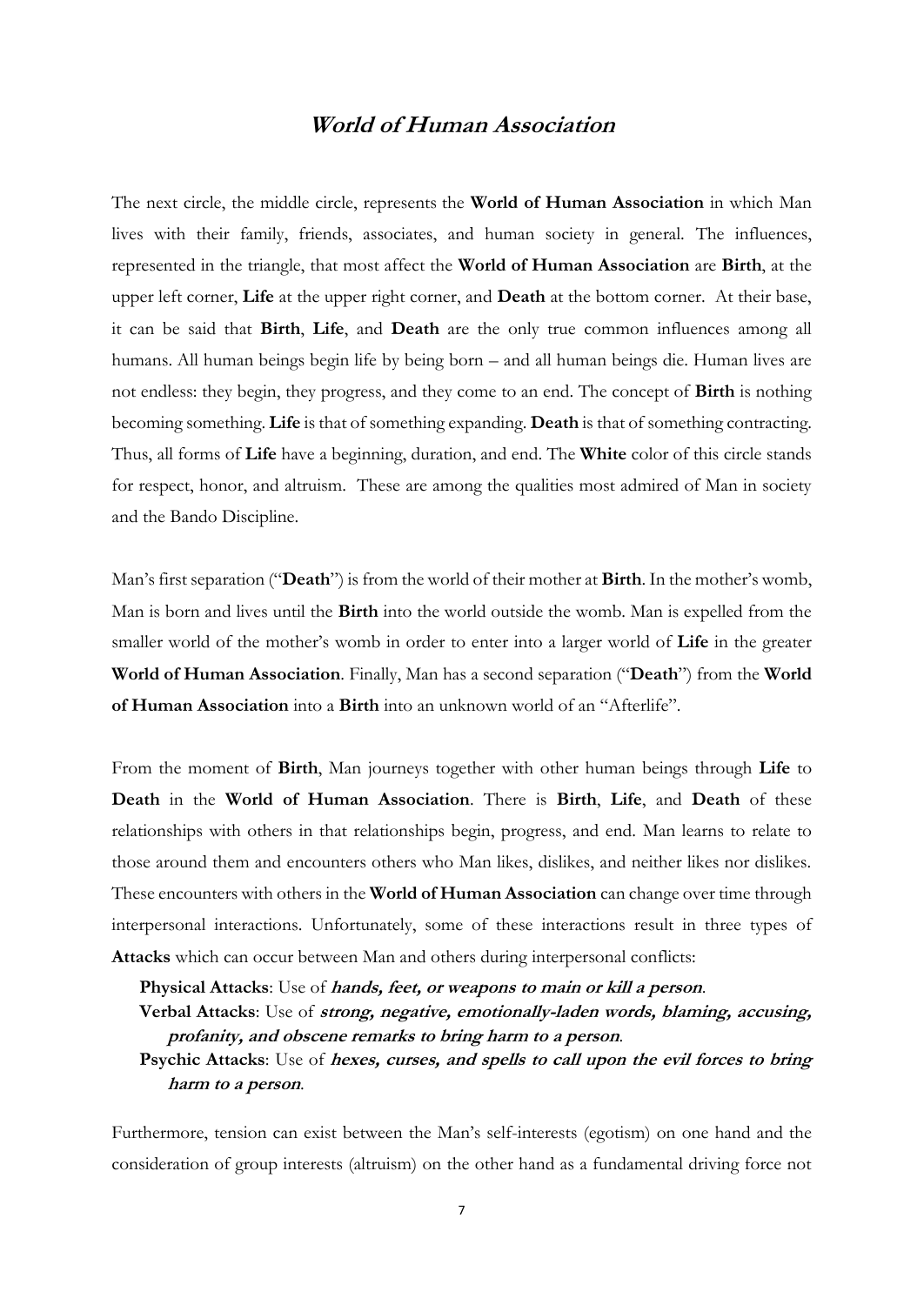only of individuals, but also groups. Thus, the control of tension is necessary between self and others to minimize any adverse effects.

Man's individual selfhood arises within a background of relationships in the **World of Human Association**. Once born, Man begins **Life** helplessly dependent on the people, who care for them physically and emotionally, for survival and growth. Because of Man's initial dependency, early relationships, with caregivers, form Man's patterns of emotional reactions, dispositions, habits, traits, and personalities. These patterns can be reformed by subsequent relationships in ways shaped by the previous ones.

Man's life is, to an enormous extent, a group life with other humans in societies. A society is a collection of individuals united by certain relations or modes of behavior which separate them from others who do not enter into those relations or who from them in behavior. A society can also consist of like-minded people governed by their own norms and values within dominant, larger societies. In any instance, Man must conform to these norms and values to maintain status within that society. Society ensures harmony and cooperation among individuals in spite of their occasional conflicts and tensions.

In society, each member seeks something and gives something. Many of Man's needs, including security, will remain unfulfilled without the cooperation of others within the course of living in society. The satisfaction of these needs compels Man to live in society. Thus, society assists Man to adapt, survive, and thrive, on Man's own terms, in all **Three Worlds of Man**.

The Bando Discipline is a society, within a dominant larger society, where membership represents a **Birth**, **Life**, and **Death** with others who share the same norms, values, and modes of behavior. In the Bando Discipline, the Hanthawaddy System **ancestors** and **Chief Instructor** are honored for the creation and propagation of the Hanthawaddy System of Bando; **Bando Elders** are respected for their leadership, guidance, and contributions to the organization of Hanthawaddy System of Bando in the USA and overseas; and the various **Animal**, **Weapons**, and **Other Specialty Sayagyis** are recognized for their continuing efforts to preserve, enhance, and spread their respective specialties to both present and future generations.

> *Without ancestors and parents, there would not be any* **Birth of Man** *in the*  **World of Human Association***.*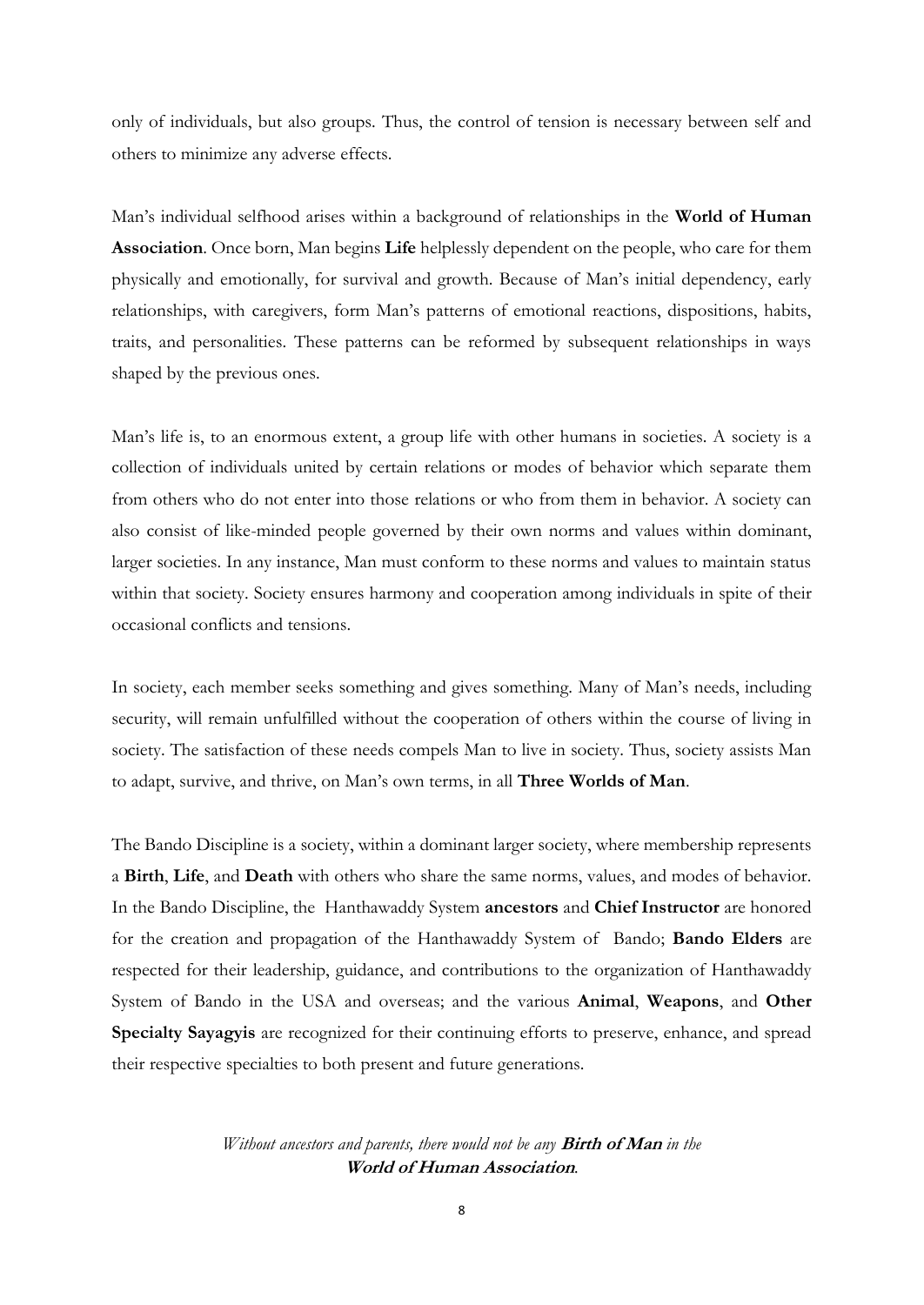### *These ancestors and parents must be remembered, respected, and honored throughout the* **Life of Man** *in the* **World of the Universe***.*

*Through the* **Life of Man** *in the* **World of Human Association***, relationships with others are born (***Birth***), progress (***Life***), and end (***Death***). These relationships should be ones of respect, honor, and altruism to have equilibrium in the* **World of the Universe***.*

*What Man does after* **Birth** *and how Man associates with others, throughout their* **Life,** *will ultimately determine how Man will be remembered, respected, and honored after their* **Death** *by those who remain and knew of them.* 

*At the time of* **Death of Man***, there should be no regrets, broken relationships, or negative emotions toward others.*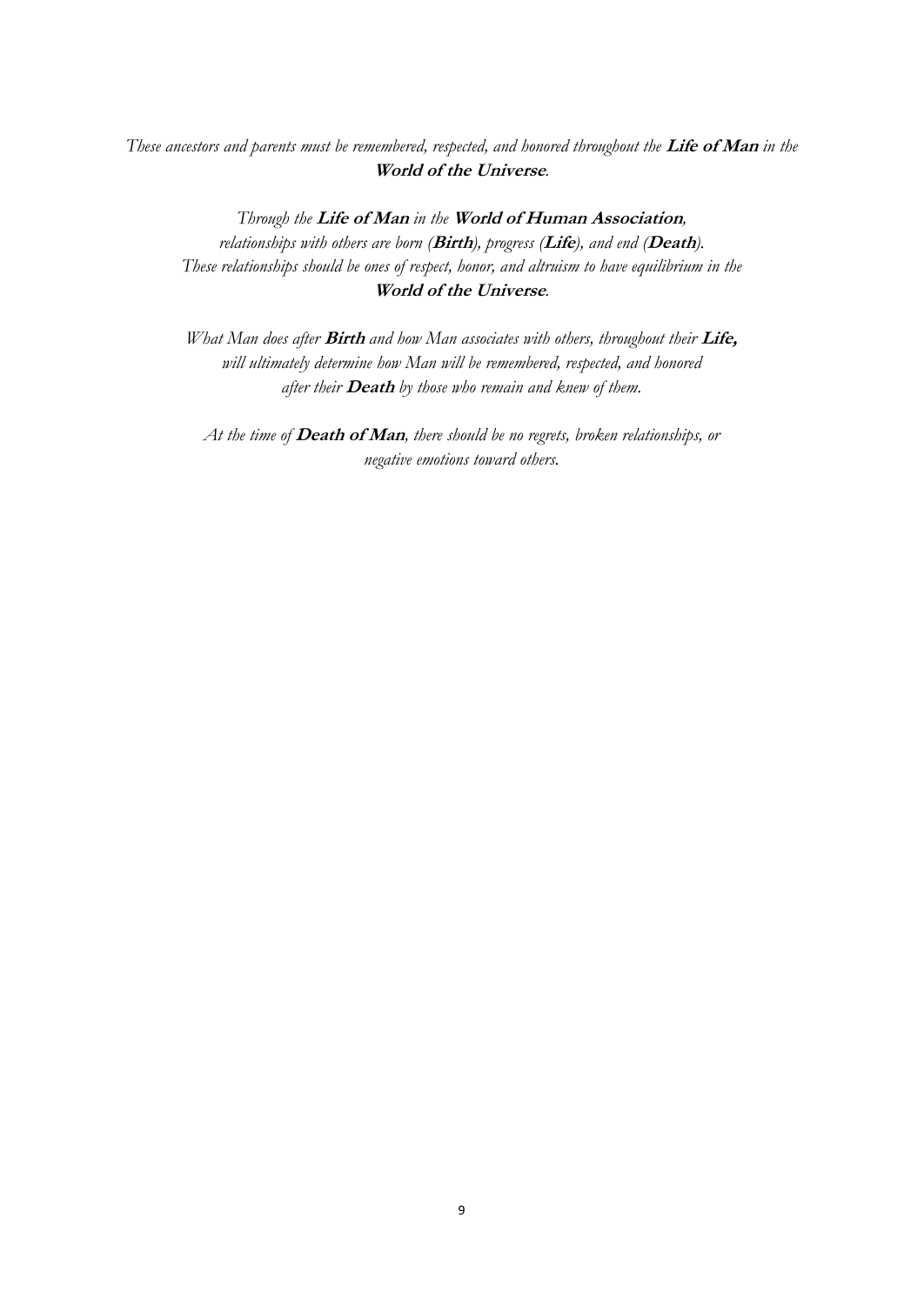### **World of the Universe**

The large outer circle, represents the **World of the Universe** in which Man lives with nature, spirits, and karma. The influences, represented by the large outermost triangle, are **Earth** at the upper left corner, **Air** at the upper right corner, and **Water** at the bottom corner. At their base, it can be said that, from **Earth**, **Air**, and **Water**, come all things required to sustain life. Every creature and plant are made up of **Earth**, **Air**, and **Water**. The **Blue** color of this circle is symbolic of the calmness, reason, and insight required by Man to adjust to the seen and unseen forces of the universe to adapt, survive, and thrive, on Man's own terms, in the **World of the Universe**.

These three influences can be described as follows:

#### **EARTH**

**Earth** represents the quality of solidity, hardness, or rigidity. Its function is to act as a foundation. Without the solidity of **Earth**, nothing could occupy space. There would be only energy in space. The **Earth** can become agitated as earthquakes destroying Man and villages.

**Earth**, in Man's body, includes hair, nails, teeth, skin, flesh, sinews, bone, organs, intestinal material, etc.

Within **Earth**, there are the unseen forces of the spirits of ancestors, spirits of the physical locale/environment (e.g., nats, wild animals, trees, ghosts, etc.), and spirits of the greater universe (e.g., nats, deities, demons, etc.) who can become agitated and destroy Man.

#### **Earth**

*Has a hard solid mantle to protect its core and support life. Man must harden their body, mind, and spirit like* **Earth***.*

#### **AIR**

**Air** represents the quality of motion, vibration, and pressure. **Air's** function is to cause motion. **Air** can become agitated as tornadoes destroying Man and villages.

Internal **Air** elements includes **Air** associated with the respiratory system, which includes **Air** passages, pulmonary vessels, the lungs, and breathing muscles.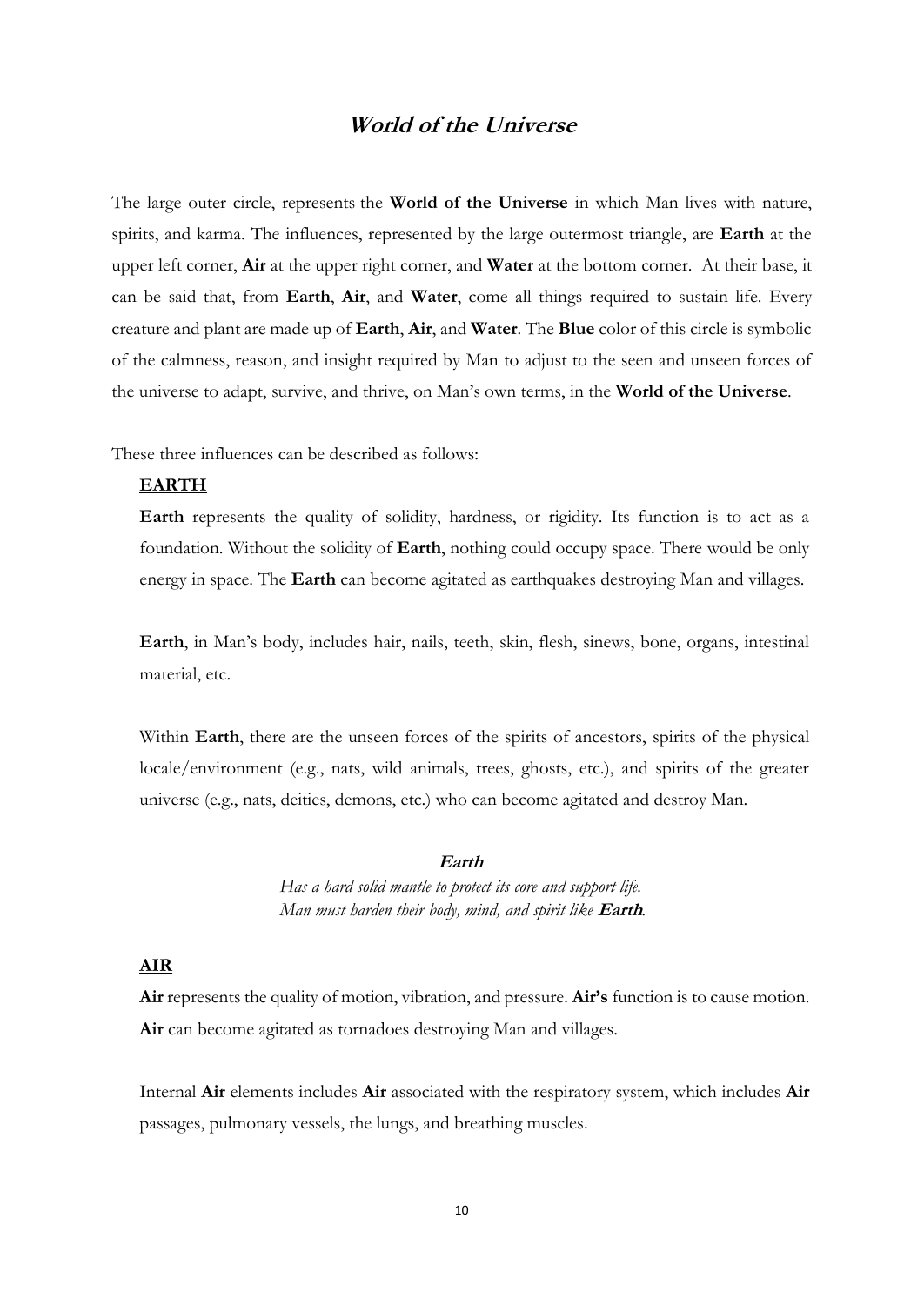Within **Air**, there are the unseen forces of the spirits of ancestors, spirits of the physical locale/environment (e.g., nats, birds, ghosts, etc.), and spirits of the greater universe (e.g., nats, deities, demons, etc.) who can become agitated and destroy Man.

#### **Air**

*Is invisible and everywhere - it envelopes the world. The spirit of Man must have no boundaries like* **Air***.*

#### **WATER**

Water represents the qualities of cohesion, liquidity, fluidity, malleability, adaptability, or pliability. **Water** makes different particles of matter hold together. **Water** can become agitated as floods destroying Man and villages.

Internal **Water** elements include bile, phlegm, pus, blood, sweat, fat, tears, nasal mucus, urine, semen, etc.

Within **Water**, there are the unseen forces of the spirits of ancestors, spirits of the physical locale/environment (e.g., nats, water ghosts, sprites, water snakes, etc.), and spirits of the greater universe (e.g., nats, deities, demons, etc.) who can become agitated and destroy Man.

#### **Water**

*Can adjust to any size and shape of its container without losing its identity. Man must learn to adjust, through calmness, reason, and insight, to the seen and unseen environment without losing their identity like* **Water***.*

**Earth, Air**, and **Water** are all present in various proportions in any elemental state. One will always predominate in relative relationship to the others with the relationships changing in response to temperature and other factors and conditions. They condition one another**: Earth** acts as the foundation of **Water** and **Air**; **Air** acts as expansion of **Earth** and **Water;** and, **Water** acts as cohesion for **Earth** and **Air**.

> *Man should strive to attain the major attributes of* **Earth***,* **Air***, and* **Water** *for self-protection and equilibrium, in the* **World of the Universe***.*

*Man must respect the seen and unseen forces of* **Earth***,* **Air***, and* **Water** *to adapt, survive, and thrive, on Man's own terms, in the* **World of the Universe***.*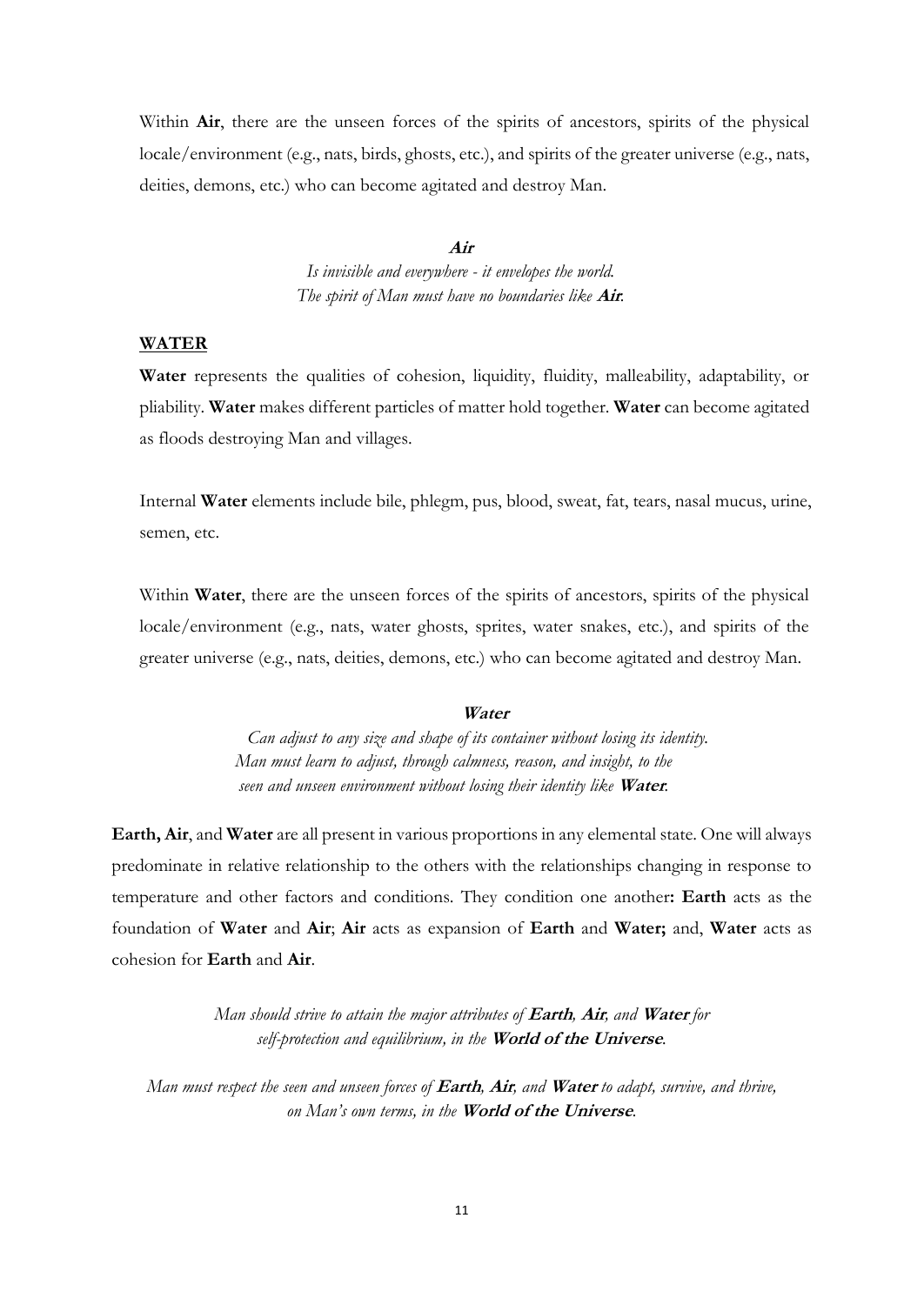# **Three Worlds of Man**

The point at which the circles and triangles intersect has great importance as the point of unity for **harmony**, **equilibrium**, and **balance** in the **World of Self**, **World of Human Association,** and **World of the Universe**, respectively. Although these worlds and the influences, that act on them, overlap to some degree, the three worlds are ultimately blended, linked, and unified through the influences of **Spirit**, **Death**, and **Water**. There is no separation of the **Three Worlds of Man** – all are a holistic, non-dual singularity.

Man requires **self-discipline** to bring the **World of Self**, **World of Human Association**, and **World of the Universe** into unity and to adapt, survive, and thrive, on Man's own terms, within these **Three Worlds of Man**. This **self-discipline** will result in:

**Harmony** within Man in the **World of Self**.

**Equilibrium** of Man with others in the **World of Human Association**.

**Balance** of Man with the seen and unseen forces in the **World of the Universe**.

Man in the **Three Worlds of Man** must have**:**

- **Inner Sight:** Awareness of Man's own body, mind, and spirit towards harmony in the **World of Self**.
- **Outer Sight:** Awareness of Man's words, gestures, and actions towards equilibrium in the **World of Human Association**.
- **Over Sight:** Awareness of Man's physical and non-physical environment towards balance in the **World of the Universe**.
- **Foresight:** Awareness of events and actions in the near future to anticipate and prepare, now in the present, to adapt, survive, and thrive tomorrow on Man's own terms.

#### Man has **Nine Lives** in the **Three Worlds of Man**:

### **World of Self**

1. **The life Man lives with his inner self**: This life is one of **rigid discipline** to cultivate internal harmony.

### **World of Human Association**

- 2. **The life Man lives with his family**: This life is one of **love and devotion** to develop a bond of family unity.
- 3. **The life Man lives with his friends, associates, and those in the Bando Discipline**: This life is one of *loyalty and honesty* to maintain a lasting bond of fraternity and comradeship.
- 4. **The life Man lives with his superiors and elders**: This life is one of **respect and honor** to achieve integrity and dignity.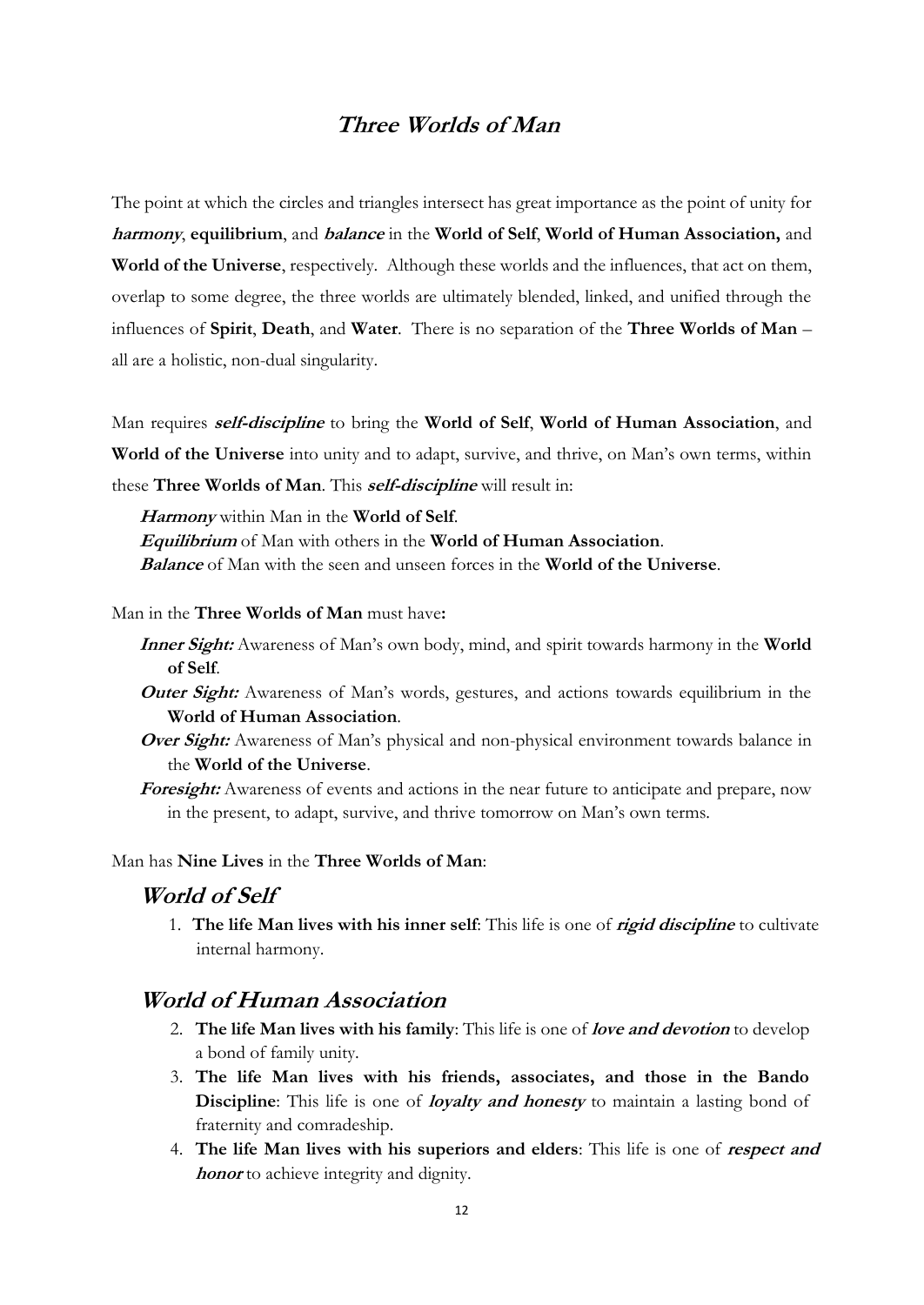- 5. **The life Man lives with his weapons**: This life is one of **disciplined patience and dedication** to improving skills, and the proficiency and mastery of the instruments of combat.
- 6. **The life Man lives when facing and fighting his opponents**: This life is one of **unyielding confidence and unflinching courage** to create doubt, fear and respect in opponents.
- 7. **The life Man lives and plans to live after his death**: This life is one **of serenity and tranquility** for Man knows that they have tried and lived a full, active, and disciplined life of a warrior and gentleman/gentlewoman.

## **World of the Universe**

- 8. **The life Man lives when in communion with nature**: This life is one of **humility and admiration** for Man knows the vastness of the infinity of the universe.
- 9. **The life Man lives when in communion with spirit of the dead**: This life is one of **homage, reverence and veneration** for Man knows that the invisible world of the dead influences the behavior of the living.

Man's greatest enemy is **Fear**. Man must learn to manage **Fear** to find **harmony**, **equilibrium**,

and **balance** in the **Three Worlds of Man**. **Fear** takes many forms:

Fear of Death: Destruction of the living state.

Fear of Pain: Injuries of the body, mind, and spirit.

Fear of Self: Disharmony within one's needs and desires.

**Fear of the Unknown:** Conflicting expectations of the future.

Fear of Loss: Inability to achieve one's goals and the loss of physical property or loved ones. Fear of Fear: Inability to cope with inner fears and conflicts.

To achieve **harmony**, **equilibrium**, and **balance** in the **Three Worlds of Man**, Man seeks protection against:

- **Internal Threats** include Man's negative emotions toward self and others, such as rage, jealousy, prejudice, guilt, shame, fear, ego, etc. These **Threats** disrupt Man's **harmony** in the **World of Self.**
- **External Threats** include both physical and/or verbal attacks from others because of emotional arousal, dominance, power, profit, etc. These **Threats** can cause physical harm and disrupt Man's **equilibrium** in the **World of Human Association**.
- **Psychic Threats** include the unseen forces of evil, demons, Satan, ghosts (nats), witches, curses, hexes, and malicious thoughts towards others which disrupt Man's **balance** in the **World of the Universe**.

These types of **Threats** can be further understood from the perspective of relevance:

**Real Threats** place a person in immediate danger of being harmed.

**Potential Threats** are based upon the principle of probability that, in the near future, danger can become imminent.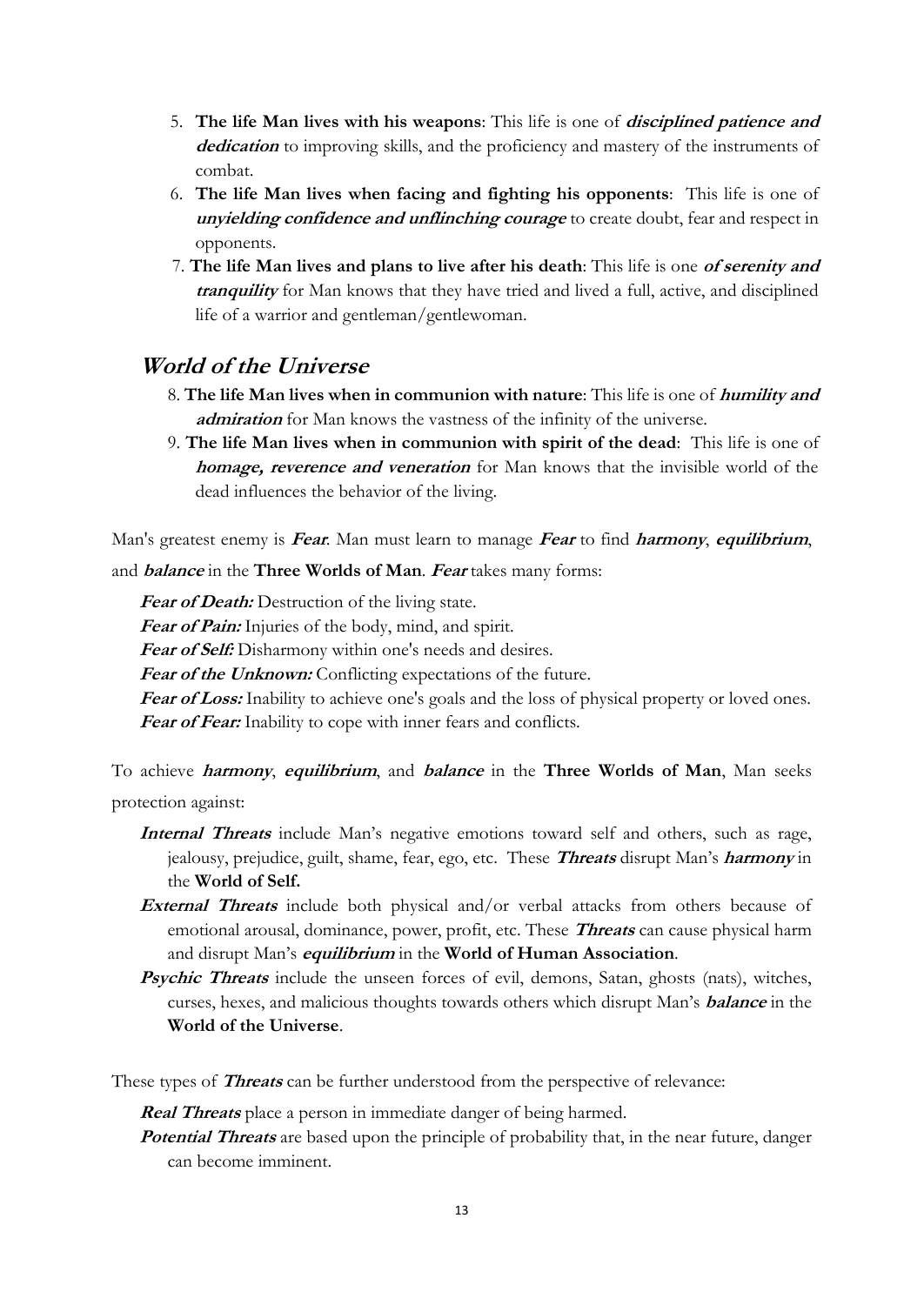**Imaginary Threats** are manufactured or fabricated to exploit people's insecurities, anxieties and fears.

Furthermore, **Threats** can come in different shapes and forms:

**Threats from Diseases** - Pain and suffering from illness and sickness, etc. **Threats from Dreams -** Nightmares, terror visions, etc. **Inner Threats** - Depression, delusions, emotional traumas, etc. **Threats from Humans** - Tyrants, hostile nations, criminals, etc. **Threats from Nature** - Volcanoes, earthquakes, storms, floods, etc. **Threats from Wild Animals** - Elephant, tigers, leopards, snakes, etc. **Threats from Spirits** - Haunting ghosts, destructive demons, angry spirits, possessions, etc. **Psychic Threats** - Cursing, hexing, voodoo, etc. to cause physical, and psychological harm. **Karmic Threats** - Cycle of birth, life, death, rebirth, etc.

**Courage** is the heart of the Bando Discipline. Without **Courage**, Man finds it difficult to manage **Fear** and respond appropriately to **Threats**. Furthermore, Man loses his pride, dignity, and selfrespect without **Courage**. The basic elements of **Courage** are:

#### **Physical Size and Strength**

The physical size and strength of a person often determine the nature of **Courage**. One is feared and respected for physical size and strength.

#### **Inborn Courage**

Some people are born with **Courage** to face any odds. With or without skills or with or without physical size or strength, they will face their opponents without fear.

#### **Courage from Faith and Belief**

One's faith can provide **Courage** to a person during a time of crisis. Religious wars, ideological wars, and wars of nationalism are fought with fanatical **Courage**.

#### **Courage from Pride and Honor**

When one is forced to defend one's pride and honor, **Courage** seems to spring up from nowhere.

#### **Courage from Fear**

Fear is often the creator of **Courage**. Fear of death or fear of future consequences often makes one act in a highly courageous manner.

#### **Courage from Loyalty**

In the defense of the lives of friends and loved ones in times of danger and crisis, one's loyalty brings about **Courage**.

#### **Courage from the Knowledge of the Weaknesses of One's Opponent**

A person may gain **Courage** when one knows the weaknesses of one's opponents, such as when an opponent shows signs of fear or demonstrates a lack of skills.

#### **Courage from Drugs**

There are many different kinds of drugs and herbs which offer artificial and temporary **Courage**.